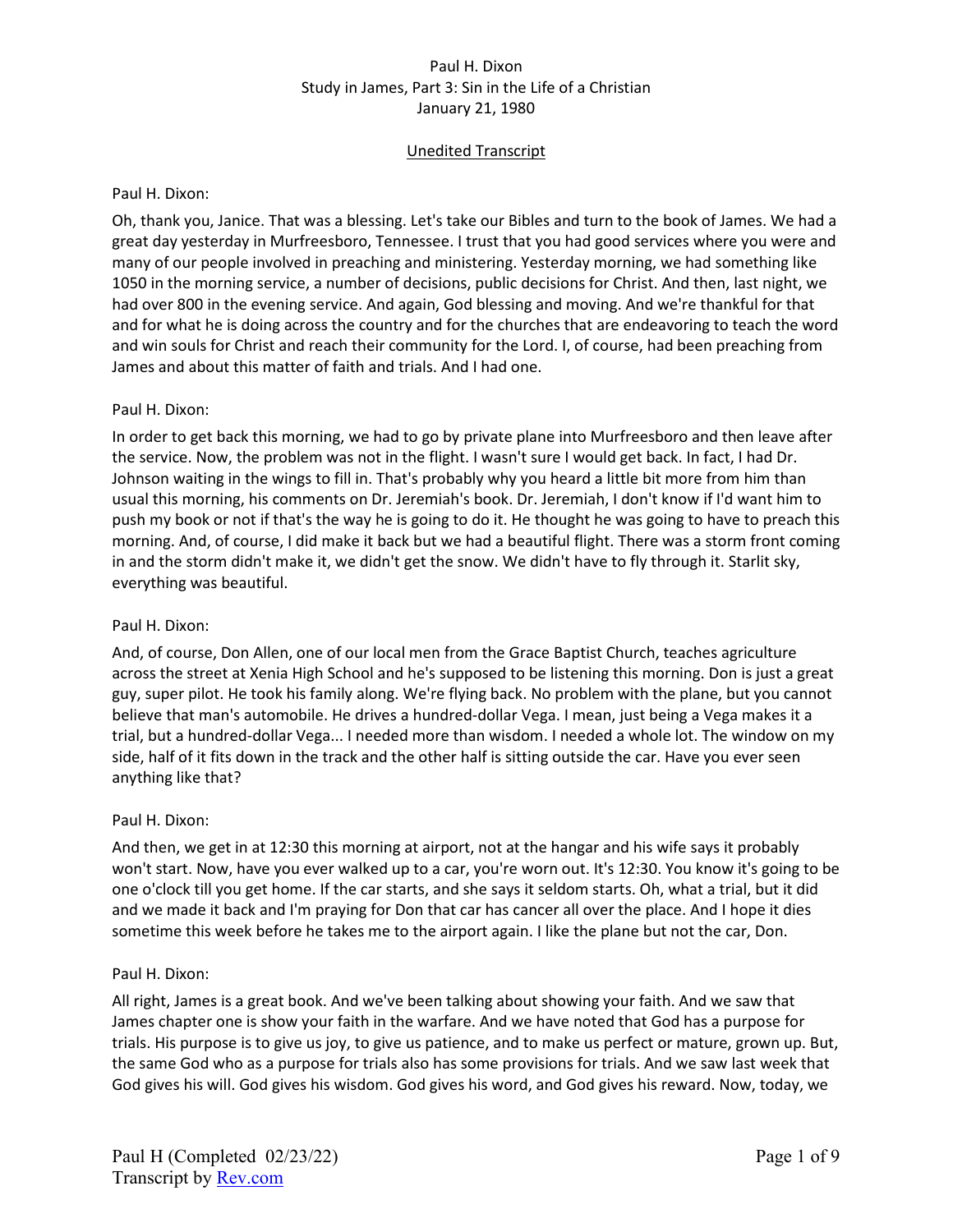want to look at God's program for trials, but before are we do, there are a couple things I'd like to point out to you again by way of introduction.

### Paul H. Dixon:

It's interesting to note in the Bible how many people turned pressure and defeat into victory. And that is truly the test of life. The pressures all of us face, the surprises of life, the defeats, can we turn them by the grace of God into victory? Joseph did. I doubt that any of us will experience the trials of Joseph, but surely he came out on the victory side. He didn't grumble. He didn't complain. He turned it all around and endured it and experienced it for God's glory. Daniel did. A young man taken into captivity. Many would've thrown in the towel and many of his buddies did, but Daniel didn't. Paul turned defeat into victory. Stephen did the same. Let me share a verse with you that years ago someone shared with me, and it was new at that time and it's been a blessing to this day. And I'm sure many of you have already underlined it and some of you have memorized it, but for those who haven't, I just like for you to note it in the word. Keep a finger in James and turn to Job 23, please.

#### Paul H. Dixon:

The 23rd chapter of the book of Job, Verse 10. "But he knoweth the way that I take: when he hath tried me, I shall come forth as gold." Isn't that beautiful? What a great verse. Why don't you set it to memory? Make it a goal to memorize that this week. "But he knoweth the way that I take: when he has tried me, I shall come forth as gold." As we think today in James chapter one of God's program for trials, again, that unique union between a God who has a plan for our lives, a God who has a purpose for trials, a God who takes the initiative in his will and provides wisdom, and provides his word, and gives a reward in the end that we saw we can throw back at his feet. Revelation chapter four.

#### Paul H. Dixon:

This God also gives us some responsibility. And that's where we must not go to see. The balance of scripture is God's part and man's part. And there are those who want to camp on God's part and leave out man's part and you get all twisted in your theology and in your living. There are those who just want to be very practically oriented and they won't emphasize responsibility, and they end up with a mancentered humanistic Christianity and they leave God out. The Bible is balanced. God and man, God's part, man's part. Here it is. God has a program.

#### Paul H. Dixon:

What is our responsibility in the midst of the trials? The first thing we notice is prayer. God says, "I want you to pray." Verse five. "If any of you lack wisdom, let him ask of God." God says if you want the wisdom, you must ask. "That God gives to all men liberally, and upbraideth not, and it shall be given him." But tells us what to ask for, then he tells us how to ask. "Let him ask in faith, nothing wavering. For he that wavereth is like a wave of the sea driven with the wind and tossed. For let not that man think he shall receive anything of the Lord. A double minded man is unstable in all his ways."

#### Paul H. Dixon:

Now, to be honest with you, I do intend to finish the first chapter this morning. I had not plan to spend three sessions in the first chapter. And as it looks now, we're going to do well to finish the book of James during the spring quarter. And we do want to do that. We'll cover the winter quarter and the spring quarter and wrap up James. And the graduating class, if I have one verse to go, you'll get that for your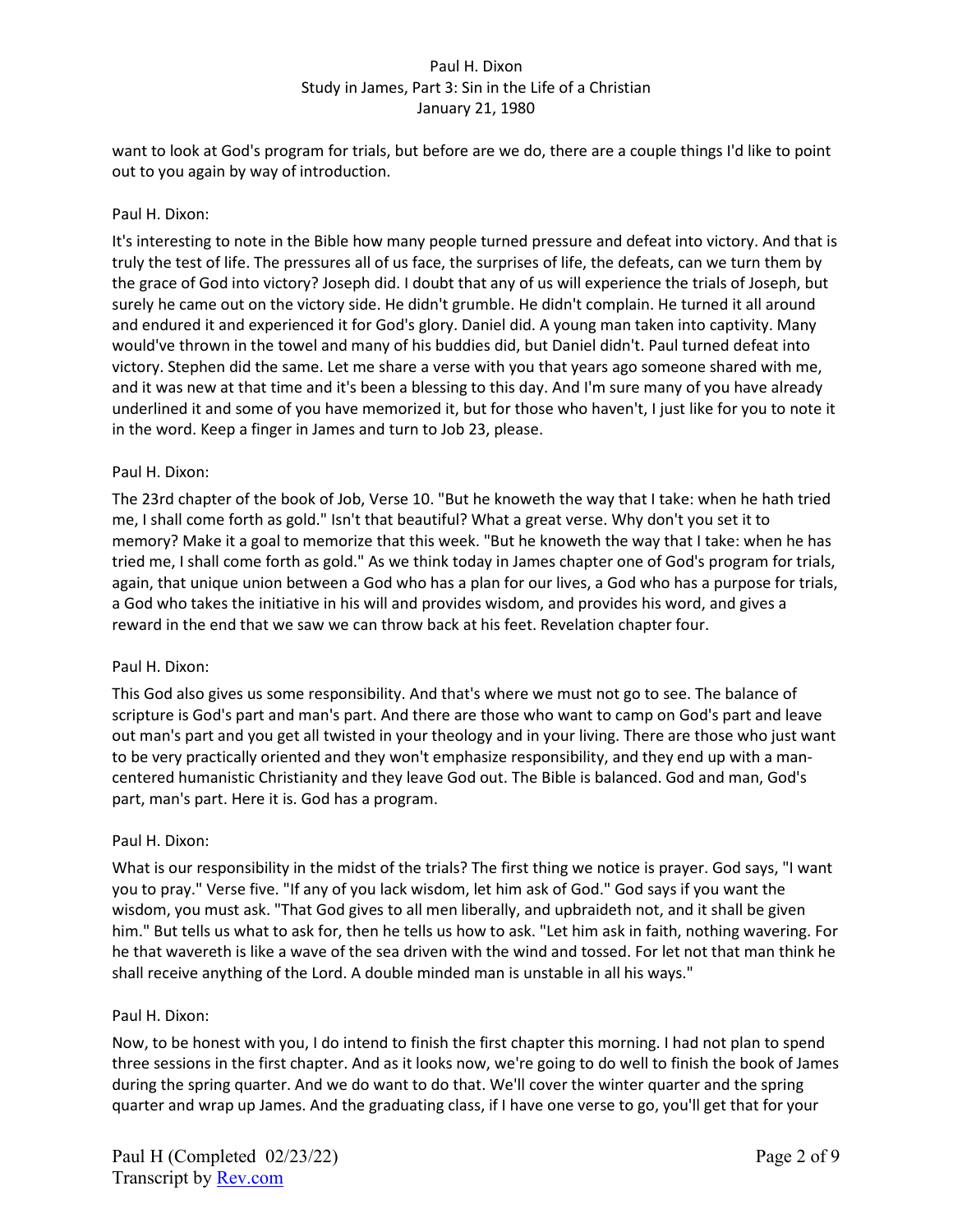commencement address. There are some points that I would like to camp on and I'd like to spend a lot of time on, but obviously, we can't do that. But just in passing, all of us know the vital part, that prayer plays in the Christian life. And I really don't understand it all. And I know the old question, "If God is sovereign, why pray?" And all I know is that God is God, and part of his great plan is that we pray, and that God works as we pray. God says he gives wisdom as we pray, and God meets us in our trials as we pray.

#### Paul H. Dixon:

And I do believe it's not so matter that our praying, what it does to God is what our praying does for us. And it is impossible to be a spiritual, mature, grown-up Christian, unless prayer is a vital part of our lives. And it's interesting how that James talks about being double minded. It's the word for being two souls. It's the individual who has the civil war going on inside. I believe that especially what James has in mind is the worldly Christian who is exceedingly materialistic. And the reason I believe that is because James addresses himself to this matter of materialism and riches throughout the book. And evidently, those people were having a tough time putting it all together and some of them were struggling. And they came in contact with some rich people and it twisted their thinking and they lost their priorities. And we'll talk about that more as we move through the book.

#### Paul H. Dixon:

But, the reason I think that is what I find in verses 10 and 11, excuse me, verse nine through 11. "Let the brother of low degree rejoice in that he is exalted: but the rich, in that he has made low: because as the flower of the grass he shall a pass away. For the sun is no sooner risen with a burning heat, but it withereth the grass, and the flower thereof falleth, and the grace of the fashion of it parisheth: so also shall the rich man fade away in his ways."

## Paul H. Dixon:

In Palestine, I am told a shower will cause a blade of grass to grow. But also in Palestine, there's what they call the simoom, which is a south easterly wind. And when that wind comes out of the desert, it burns Palestine like an oven. It can destroy all of the vegetation in one hour. And when James writes to these people, they know what it's like to have that win. When he talks about "the sun is no sooner risen with the burning heat but it withereth the grass, and the flower thereof fallen, and grace of the fashion of it perisheth: so shall also the rich man fade away in his ways," they could identify with that. And truly that's the way riches are.

#### Paul H. Dixon:

If that's what we're going to live for, if that's what our life is, the material things, the riches of this life, they're going to pass away so fast. We can lose them overnight. We may have a depression in this land. The handwriting looks like it's on the wall and it won't miss any of us. It'll touch all of us individually. It'll touch our families. It'll touch this institution. And the key to it is when that kind of experience comes, that we have single mind on the Lord and we can pray with that kind of mind, what a difference that makes in the midst of trials. But, I would also be careful to point out that sometimes we get twisted and we think that riches are wrong. It's not riches that are evil. It's the love of them. There are many wealthy people who are great servants of the Lord.

## Paul H. Dixon: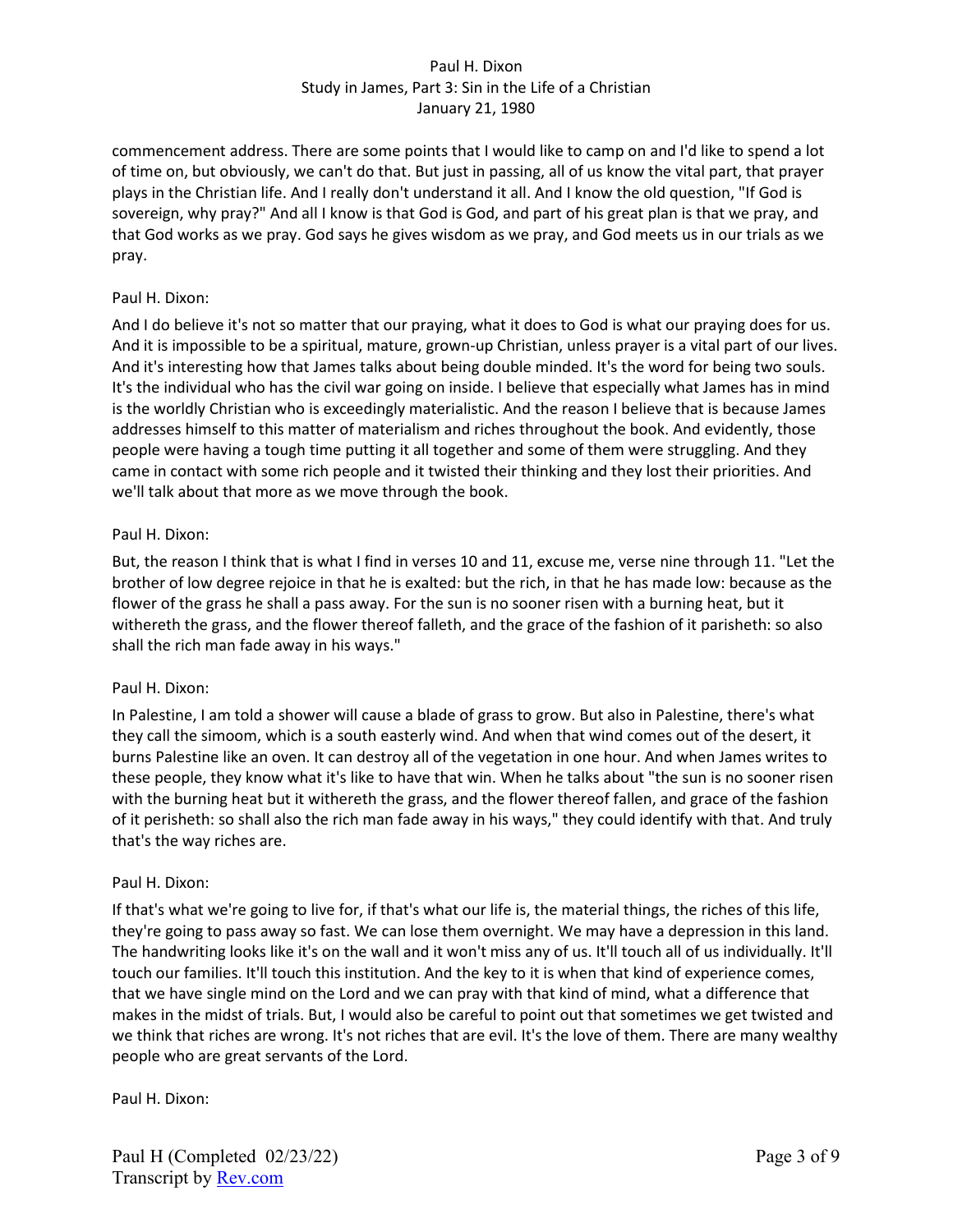I do not know whether I told you or not, but Art DeMoss died back in the summer. Now, please do not confuse Art with Ted. Ted spoke in chapel last year and many of you were greatly influenced by his life and what he had to say. Ted's a great guy. Ted is a cousin to Art. Art was in his early fifties, went out to play tennis, and drop dead with a heart attack. He left a business that's worth probably a half a billion. Not a million but a billion. At the funeral, at the memorial service, one of the speakers said, "I would like everyone here today Ted Demoss personally led to Christ to stand up." Remember, this is an insurance man, not a preacher. They said over 200 people stood to their feet. And here was a man who had riches but gave his life to reaching the loss on a personal basis and funding institutions and preachers and causes that were endeavoring to do this, used his riches for the glory of God.

#### Paul H. Dixon:

Back some weeks ago in the fall, I told you about a man who was prepared to make a substantial gift to Cedarville College. This man has a heart for Christianity. And we received our check from that man. And that check was the second largest that we have ever received. We received an estate from Ruby Lamb that was larger, but this individual gave us \$75,000 for the work of Cedarville College. He had a heart for Christianity and for the loss and a heart for missions, heart for Christian education. And certainly, we can use riches for the glory of God, but James is warning that we not make them the love of our life. We see that part of God's program for trials is prayer. And we must be careful that nothing hinders our prayer lives as we face the trials.

## Paul H. Dixon:

The second program in trial is a proper understanding. You have to have your head screwed on right, in other words. And I want you to pick it up at verse 13, we studied verse 12 last week. "Let no man say when he is tempted, 'I am tempted of God:' For God cannot be tempted with evil, neither tempteth he any man: But every man is tempted, when he is drawn away of his own lust, and enticed. Then when lust hath conceived, it bringeth forth sin: and sin, when it is finished, bringeth forth death. Do not err," don't make a mistake, "my beloved brethren," on this important matter.

## Paul H. Dixon:

You see, the temptation since the Garden of Eden has been to blame God. We always wants to blame God for his sin, and whether we verbalize it, whether we do it consciously, at least generally it's there subconsciously. And what can happen is that a trial that God allows to come into our life. Satan can turn around and make it a temptation. Now, God never tempts. God tries, the devil tempts. And what we must be careful is that we do not blame God when the difficulties come and the difficulties result in us sinning. You see, sin is serious, and God never cause us to sin. Sin is serious before God, and it should be before us as believers. And you noticed that the word here in verse 14, "enticed," it's the word to be lured by a bait. It's like those of us who like to fish and we go out and we throw our plug and we try to lure that fish to grab onto that bait so we can catch it.

## Paul H. Dixon:

Every man, when he is tempted is drawn away by his own lust, and the lust results in sin, and the sin results in death. And this is LSD. Lust, sin, and death. I get very concerned when some of our young people get their lives thoroughly messed up in sin while they're students here at Cedarville College. I get concerned at any time for all young people and for adults, but especially when you're a student here at Cedarville College. And it is unbelievable to me that young people can sign a statement of separation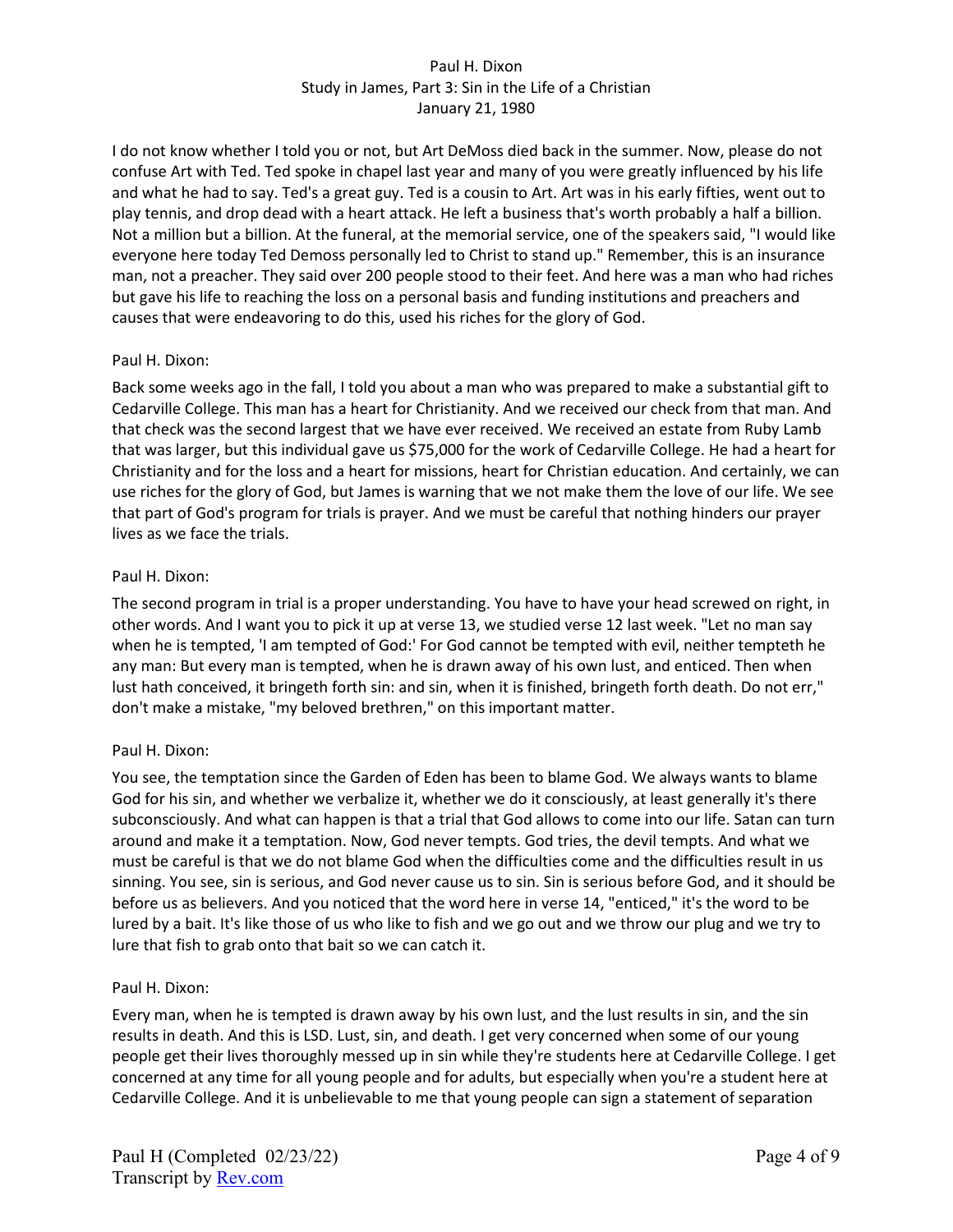and come to this college and then slip off and get involved in drinking alcohol. And that doesn't happen frequently. It is infrequently. It's just with a few, but I can't understand how anyone does it. Or, someone gets involved in drugs, or someone gets involved in sexual sin.

### Paul H. Dixon:

Now, young people, we have endeavored to try to give a blend here of some structure and some discipline and give you room to move. And you have the opportunities of getting in your cars, and contrary to some places, we don't send chaperones with yet. I've been thinking about maybe making Printy go with you every time you go out. That'll fix you. Boy, would she love it. We give you room to move. And then, some of you rascals go out there and you go places you shouldn't go and you do some things that you shouldn't do. And you do it on a work. And some of you just because of friends says, "Let's try it." And I'm amazed that, at least our experiences, many times it's freshmen, a high percentage. It's freshmen. I guess somehow you don't understand we mean business.

#### Paul H. Dixon:

Now, listen, young people. I don't care if you're a senior, if you get involved in something like this, and I can almost guarantee you, there may be a rare exception, but I can almost guarantee you'll be on your way home. You won't stay here as a student. If you get your life straightened out, you deal with it and you want to try it again, we'll probably later on down the road let you come back and give you a try again. We have to deal with this. Oh, you say, "You have no compassion. You have no concern." Listen, our people have great concern. Our deans, Dean Rickard is one of the finest deans in this country, and I don't know of any man who is in this position who carries the burden of young people anymore than he does. And I have the young people from time to time come into my office after they've been caught, and I'll guarantee you will be caught. It'll come out. You can be sure your sins will find you out. They come into my office and they cry. And sometimes, I cry.

#### Paul H. Dixon:

They say, "How could we be so dumb? Now we have to go home. Man, you know what my dad's going to do to me?" I say you should have thought about that before you did it. "But, do you know that I have been trying to grow here as a Christian, and I will get home and I will be around friends who will pull me down. Brother Dixon, would you just let me stay here so I don't have to go back there and get pulled down?" I wish we could, but where's our consistency? What happens to our discipline? Listen, we have a heart and we have a compassion and we have a concern, but there has to be some measure of consistency and enforcement here. And my warning to you is not just for what it's going to do to you in Cedarville College, but what it's going to do to you and your relationship to the Lord and to your life and the scars that it brings. Sin is serious, and that's what James is saying here.

#### Paul H. Dixon:

He says, "Don't blame God for your sin." There has to be a proper understanding. And it's an interesting contrast in verse 17. "Every good gift and every perfect gift is from above." God only gives good things, even the trials that come. "They cometh down from the Father of light, with whom is no variableness, neither shadow of turning." And the word "variableness" and "shadow of turning" are terms that have to do with astronomy. The creation may vary, but the creator does not. Isn't that great?

## Paul H. Dixon: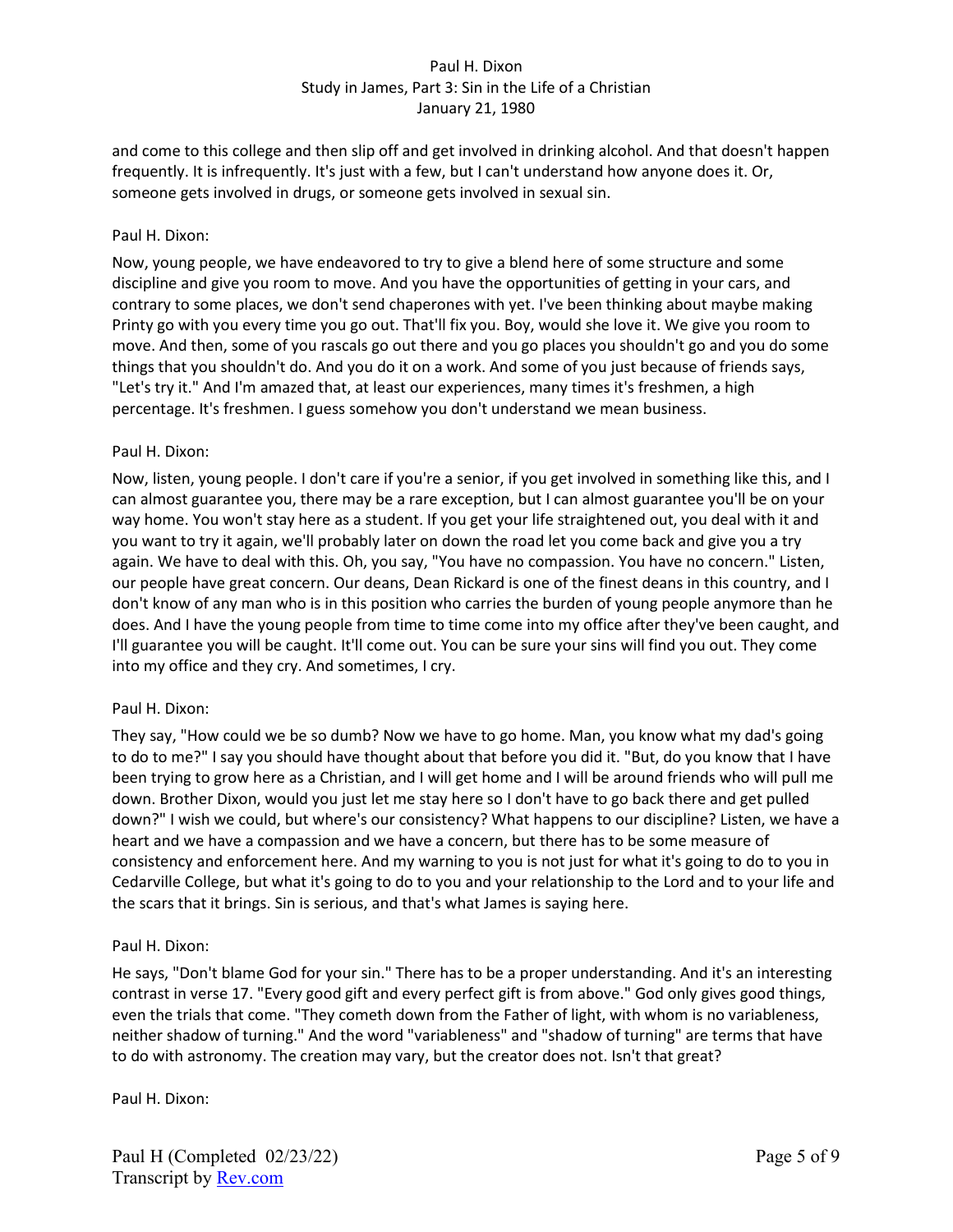There's prayer. We have a responsibility there. There's a proper understanding that the devil may endeavor to tempt us as a result of the trial, but God does not tempt. We need to understand God. And then, there's practical obedience. You see, you cannot separate God working in our lives without us obeying what he tells us to do. We pick it up in verse 19. "Wherefore, my beloved brethren, let every man..." Now, James is dealing sternly with these people, very pointedly, but he keeps coming back with this warmth that is concerned. "My beloved brethren, let every man be swift to hear, slow to speak, slow to wrath."

## Paul H. Dixon:

Now, I know you've heard the old adage here but it's worth repeating. What James is saying, if God gave us two ears and one tongue, we're supposed to listen twice as much as we talk. Most of us don't practice that. It's usually just the opposite. We don't listen very much, but we have a whole lot to say. It bothers me, when I get the reports, even in our school paper this last week, that young people don't listen in chapel. I'll be honest, I look when I preach. You may think that preachers don't see what's going on when they preach, but we do. And generally, I don't see that, but I understand this is a large auditorium and someone can kind of hide behind someone else and catch up on an exam and read a book, take care of some assignments, or maybe talk or pass notes or what have you.

#### Paul H. Dixon:

Every once in a while, in fact, I'll be honest with you, I've had a number of faculty members who've expressed grave concern to me over this. And some of you have been cornered by some of our faculty members, and I thank God for it. They tell me that they don't put up with it. If they see some of this horsin' around, they just go right to the individuals and talk to them about it, and I appreciate the faculty who do that. Some of you may come back and say, "Well, I didn't like that chapel speaker." What does that have to do with it? Well, where did we ever get the idea that we pick and choose who we like and what they're saying as to how we listen? The word of God has so much to say about our respect for his word and for the preacher. Some of you have not learned the difference between disagreeing with someone's point and not taking it out on the personality.

## Paul H. Dixon:

I don't care what that person may say. You still should respect them as an individual and give them that proper respect and listen to them. Now, I also understand that some of you from time to time go to sleep. I'm a little bit more patient with that. I really feel like doing it right now. If I go to sleep during my message, would someone, would you take care of that, Brother Johnson? I'm tired. Some of you are tired. Maybe you drove all night long to get back. Some of you stay up late on exam. I understand from time to time that you might have a tough time staying awake and just tell the guy next to you to take care of that with an elbow when it happens.

## Paul H. Dixon:

We had one guy, when I was in college, he'd go to sleep in every class. And one of the classic things I guess they've done at every school is halfway through the class to tap him on the shoulder and say, "The prof just called on you to pray." And he stands up right in the middle of the class and starts to lead in prayer. Wouldn't it be amazing to do that to someone in the midst of the chapel and tap him on the shoulder and say, "Chapel's over," and see him grab his books and storm out. That'd be a ride.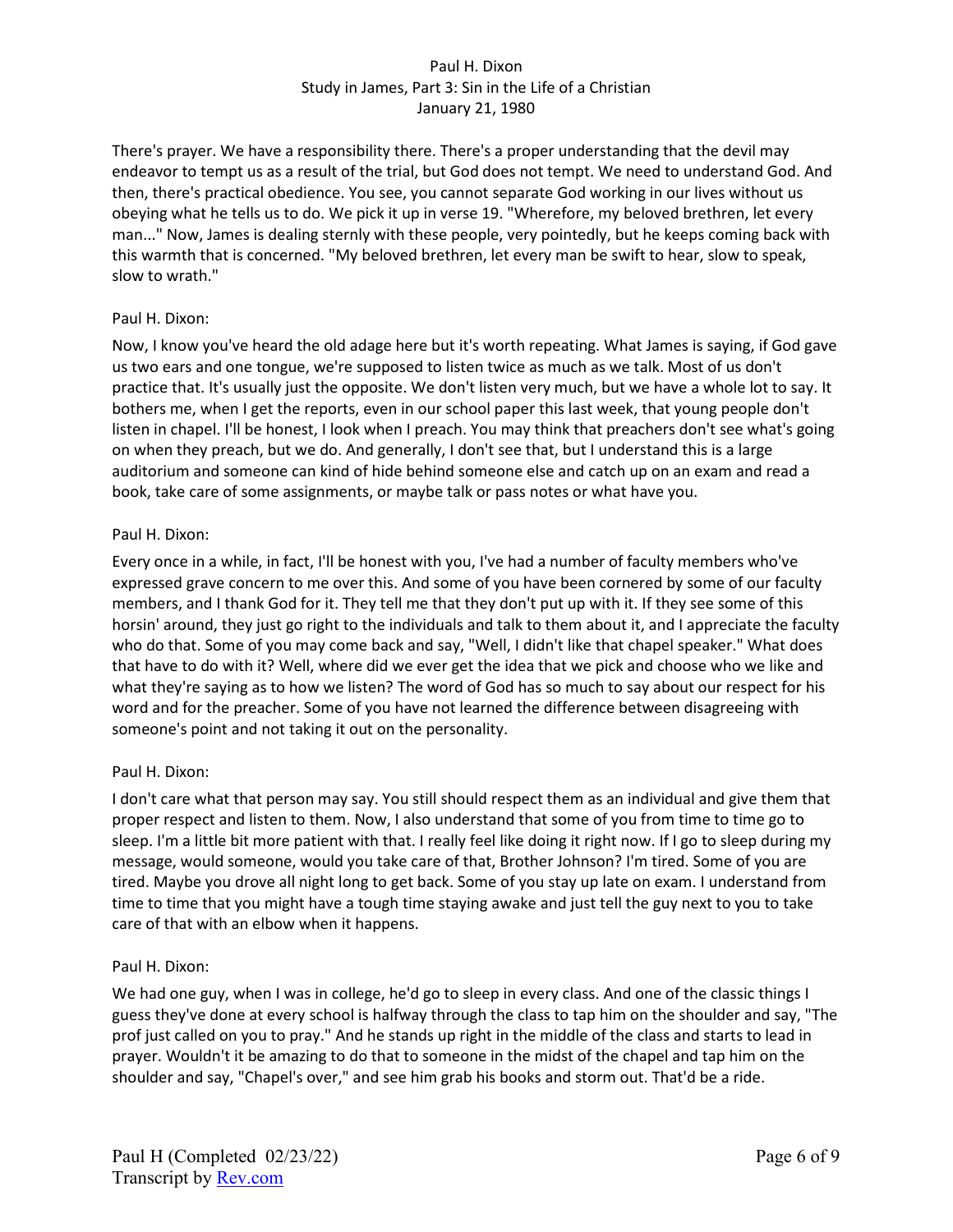#### Paul H. Dixon:

The funniest one though was we had this guy, and he was so heavy anyway. And every time he'd sit down, he'd go to sleep. And he's in this class and the professor looked out and it's the end of the class and he slept all the way through it. And he said, "Let's leave." So, the bell sounded and he still didn't wake up, and the class left. He met the other prof out in the hall. He said, "Quietly slip in." And halfway through the next class, he woke up and looked around. Talk about a surprise.

#### Paul H. Dixon:

We have a responsibility as to how we hear, "swift to hear, slow to speak, slow to wrath: For the wrath of man worketh not the righteousness of God. Wherefore lay apart all filthiness and superfluity of naughtiness, and receive with meekness the engrafted word, which is able to save," and it is the word "deliver." Every time you read the word "save" in the New Testament, don't think it has to do with soul salvation. It is able to deliver your life. The word is able to help you in the midst of trials. The word "lay apart" is the word for stripping one's clothes, and may have to do again with the wealthy as we will see when we move into chapter three. The word for "filthiness" is a fascinating word that is derived from a medicinal term meaning wax in the ear. In other words, James says get rid of everything that would stop your ears to God's truth.

#### Paul H. Dixon:

Did you know sin makes us debt to God, and we need to deal with that. Verse 22, "But be ye doers of the word, and not hearers only, or you're deceiving your own selves." I think that most of us have had the unique opportunity of being exposed to a lot of truth. And we have been around Christianity for years. Most of you, all of your lifetime, you're part of a Christian home and a fundamental church, a Bible-teaching church, and many of you have been in Christian education and you're here. And we hear the word in the class and we hear the word in church, and we hear the word in chapel, and we think we're spiritual. That doesn't make a spiritual. James says it's the doing of the word that makes us spiritual. It's not the hearing of it. It's not our doctrinal statement. The point is, how has the word of God changed your life and changed my life?

## Paul H. Dixon:

Sometimes, I have well-meaning people and I have for years come to me and they say, "I'm not being fed," and you will pardon me but I'd like to throw up on their foot. Please don't say that to me. Most Christians in this country have been fed and fed and fed. And the problem is not more feed, it's doing something with what we've already heard. And I don't know of many groups of young people who have had the tremendous opportunity to be exposed to as much truth as this group. And with that goes a fantastic amount of responsibility that all of us must give an account before the God who made us and saved us and who has led us. Or, if any man be a hearer of the word and not a doer, this is what he's like. He's like the man beholding his natural face in a glass, in a mirror. And he behold himself and he goes his way and straight way forgets what manner of man he was.

## Paul H. Dixon:

The word for "behold" in verse 24 is the word for taking a glance. He just takes a glance in the mirror. I don't know about you, girls, how it works, but I'll tell you how it works with me and I assume with fellas. I've not talked to them about this, but I shave in the morning. I shave with a regular razor, not an electric. It just doesn't do the job for me, and so I get the Gotch's. And what happens is that sometimes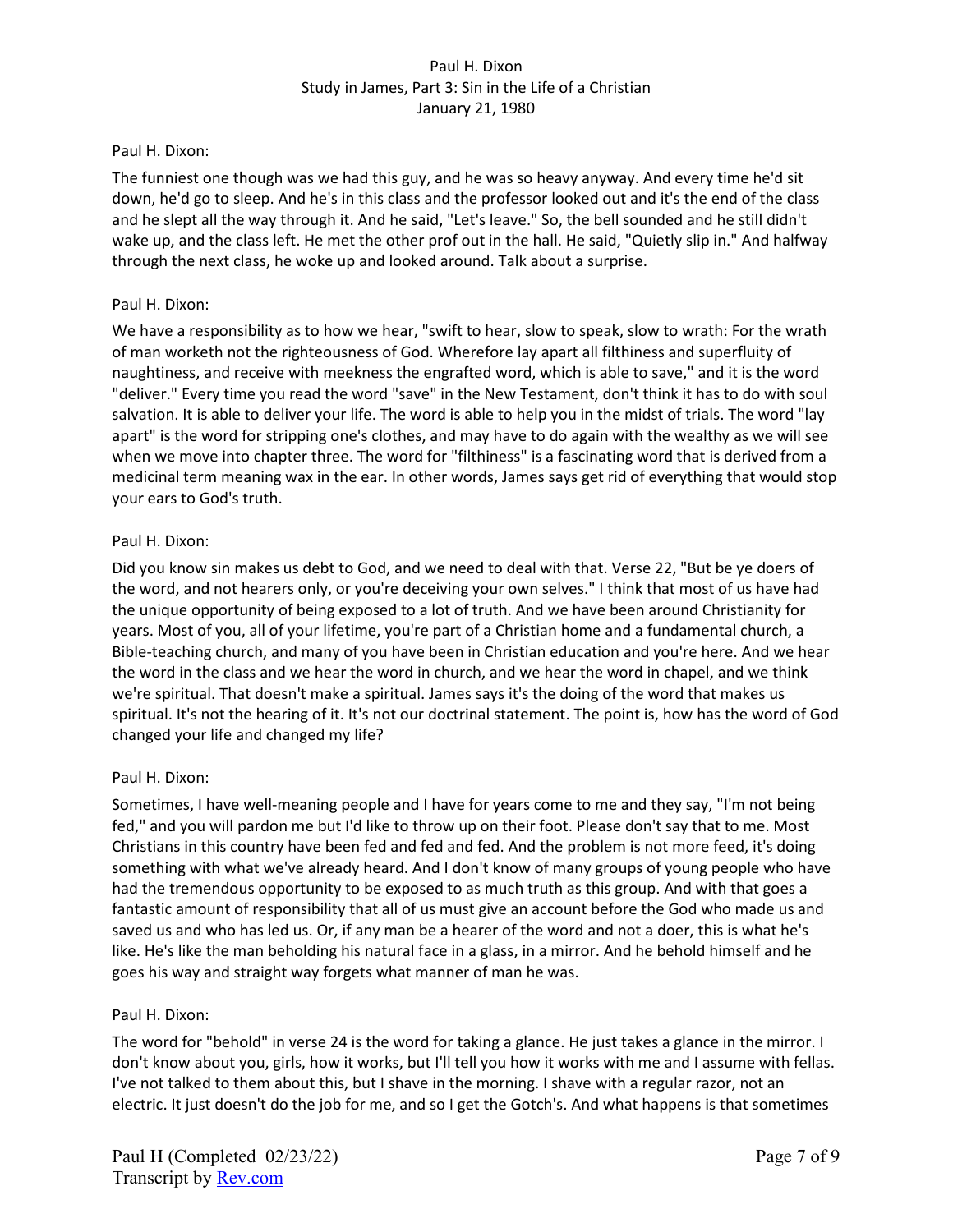I'm in a hurry and I guess sometime it gets me but I don't know it. And I go ahead and I wash my face and I comb my hair, and it's a great big glob of blood on my face.

#### Paul H. Dixon:

Did you ever go out to meet with businessmen or the board of trustees or your administrators with blood hanging all over your face? You know what happened? I took a glance in the mirror. I didn't really look. I didn't behold myself. I just took a passing glance. That's what we do with the word. We'd get up and we have our five-minute devotion, glance at the word and go through the day. Go to church and just glance at the word. We're there, we think that's enough. No. James says, "Whoso looketh," and the word for "looketh" is the word for someone who stoop sideways.

#### Paul H. Dixon:

He actually gets down there and contemplates, looks sideways into the perfect law of Liberty. What a study. "The law of liberty? You mean that law and liberty go together?" They certainly do. You can't have liberty without law. You can't have liberty without discipline. They're like Siamese twins. Seneca said, "To obey God is Liberty." "And continueth there in, he being not a forgetful hearer, but doer of the work, this man shall be blessed in his deed. If any man among you seem to be religious," and the word for "religious" here is a fascinating word. It's only found five times in the New Testament. It means the outward practice, the service of God. If any man seen to be outwardly the service of God, going through the ritual, young people throughout history, men would replace service with ceremony.

### Paul H. Dixon:

You can't do that. Some consider spirituality, some kind of worshipful false religious form. James is attacking that. "If any man among you seem to be religious, and bridleth not his tongue, but deceiveth his own heart, this man's religion is vain." It is empty. "Pure religion and undefiled before God and the Father is this, visit the fatherless and the widows in their affliction, and to keep himself unspotted from the world." You say you're religious. You say you have a great grasp of spiritual truth and you can't control your tongue. James says forget it. He's going to say a lot more about that too when we come to the third chapter.

#### Paul H. Dixon:

If the word of God does not change your spirit and the word of God does not change your attitude, then I don't care how much doctrine you may know or who you may be. You are not truly spiritual in the life and the word of God. The Bible says James says that it will result in control of the tongue in verse 26. It will result in compassion for our fellow man in verse 27. And it will result in cleanliness or godliness in our lives. A practical obedience. James tells us what to do before we go to church, during church, and after church. As someone has said, that which is heard in the holy place must be lived in the marketplace. A lot to meditate on. I trust we'll do, I'd like you to do something. We won't do it all, but it's been so long since I've heard you sing Christ is All I Need. I need it today. Let's stand in closing and let's just sing it out. Everyone.

Paul H. Dixon: Christ is all I need, all I need.

Paul H. Dixon: